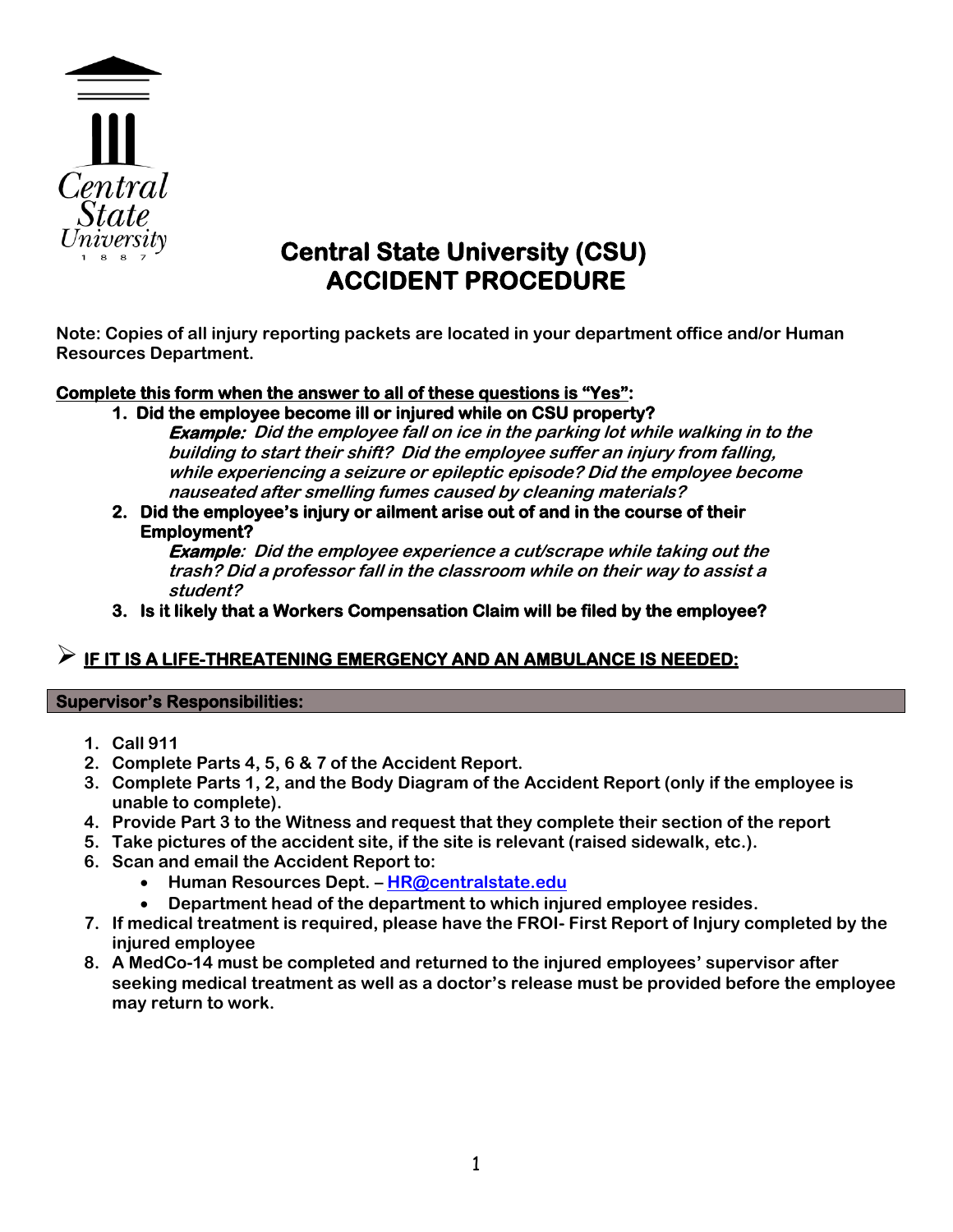#### **Employee's Responsibilities:**

- **1. If possible, complete Parts 1, 2, and the Body Diagram Form of the Accident Report.**
- **2. If not possible, Parts 1 and the Body Diagram will be completed by the Supervisor and/or Human Resources.**
- **3. Part 2 must be completed by the employee upon returning to work.**
- **4. If medical treatment is required, please have the FROI- First Report of Injury completed by the injured employee**
- **5. A MedCo-14 must be completed and returned to the injured employees' supervisor after seeking medical treatment as well as a doctor's release must be provided before the employee may return to work.**

#### **Witness's Responsibilities:**

**1. Complete Part 3 of the Accident Report.**

#### **Human Resources Responsibilities:**

- **1. Follow up with the Supervisor to obtain updated or incomplete information**
- **2. Ensure that the employee has been released by their doctor to return to work.**
- **3. Update Accident Report and Doctor's Release**

# **IF MEDICAL TREATMENT IS NEEDED IMMEDIATELY (BUT NOT BY AMBULANCE):**

#### **Supervisor's Responsibilities:**

- **1. Complete Parts 4, 5, 6 & 7 of the Accident Report.**
- **2. Complete Parts 1, 2, and the Body Diagram of the Accident Report (only if employee is unable to complete)**
- **3. Provide Part 3 to the Witness and request that they complete their section of the report**
- **4. Take pictures of the accident site, if the site is relevant (raised sidewalk, etc.).**
- **5. Scan and email the Accident Report to:**
	- **a. Human Resources Dept. – [HR@centralstate.edu](mailto:HR@centralstate.edu)**
	- **b. Department head of the department to which injured employee resides.**
- **6. If medical treatment is required, please have the FROI- First Report of Injury completed by the injured employee**
- **7. A MedCo-14 must be completed and returned to the injured employees' supervisor after seeking medical treatment as well as a doctor's release must be provided before the employee may return to work.**
- **8. Give original Accident Report to Human Resources.**

### **Employee's Responsibilities:**

- **1. If possible, complete Parts 1, 2, and the Body Diagram Form of the Accident Report.**
- **2. If not possible, Part 1 and the Body Diagram Form will be completed by the Supervisor or Human Resources Coordinator.**
- **3. Part 2 must be completed by the employee upon returning to work.**
- **4. If medical treatment is required, please have the FROI- First Report of Injury completed by the injured employee**
- **5. A MedCo-14 must be completed and returned to the injured employees' supervisor after seeking medical treatment as well as a doctor's release must be provided before the employee may return to work.**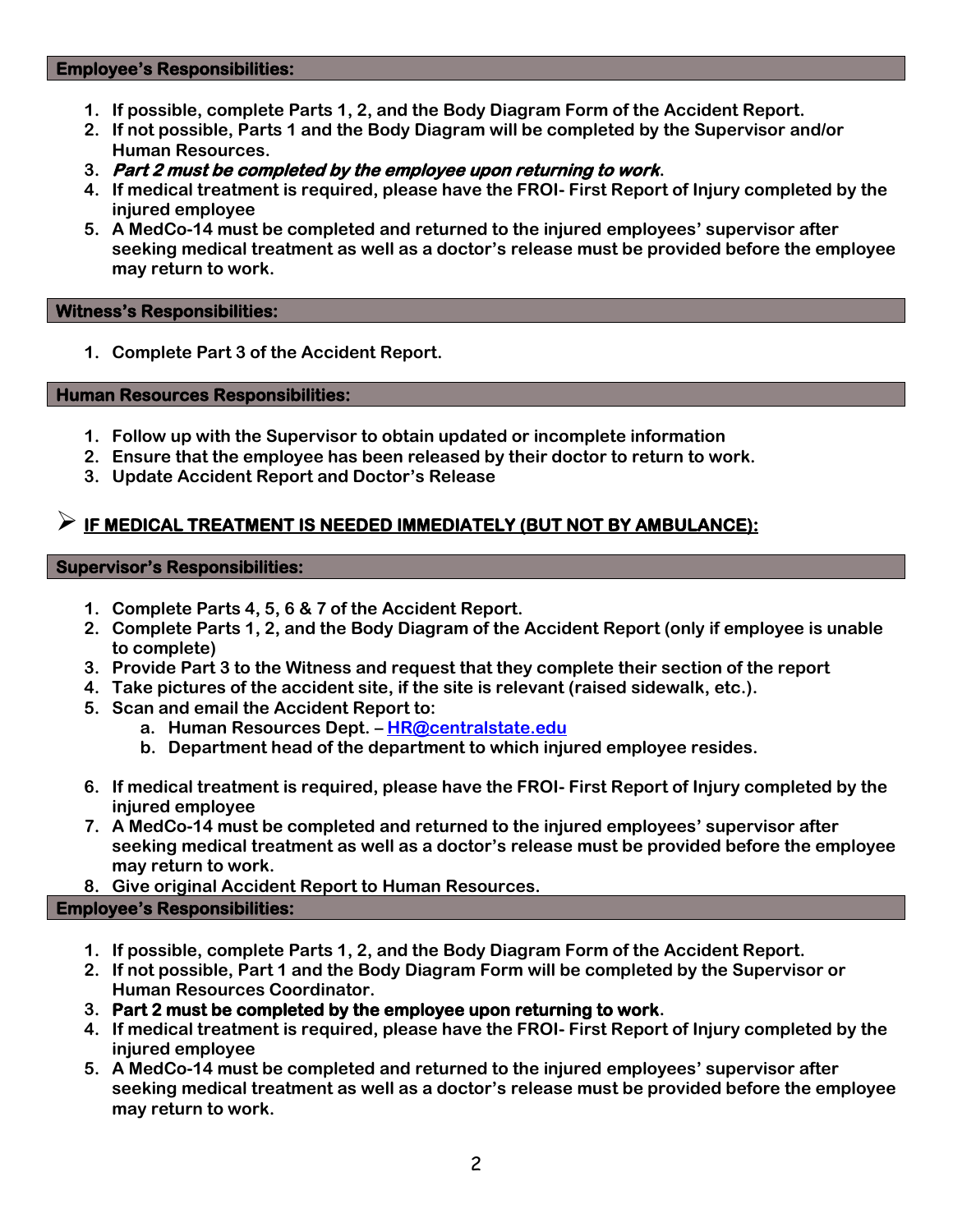**1. Complete Part 3 of the Accident Report.**

#### **Human Resources Responsibilities:**

- **1. Follow up with the Supervisor to obtain updated or incomplete information**
- **2. Update the Accident Report**
- **3. Ensure that the employee has been released by their doctor to return to work.**
- **4. If applicable, record the accident information into your Accident Log.**

## **IF NO MEDICAL TREATMENT IS NEEDED:**

#### **Supervisor's Responsibilities:**

- **1. Complete Parts 4, 5, 6 & 7 of the Accident Report.**
- **2. Complete Parts 1, 2, and the Body Diagram of the Accident Report (only if employee is unable to complete)**
- **3. Provide Part 3 to the Witness and request that they complete their section of the report**
- **4. Take pictures of the accident site, if the site is relevant (raised sidewalk, etc.).**
- **5. Scan and email the Accident Report to:**
	- **a. Human Resources Dept. – [HR@centralstate.edu](mailto:HR@centralstate.edu)**
	- **b. Department head of the department to which injured employee resides.**
- **6. Give original Accident Report to Human Resources.**

#### **Employee's Responsibilities:**

- **1. Complete Parts 1, 2, and the Body Diagram Form of the Accident Report.**
- **2. If not possible, Part 1 and the Body Diagram Form will be completed by the Supervisor or Human Resources Coordinator.**
- **3. Part 2 must be completed by the employee upon returning to work.**

### **Witness's Responsibilities:**

**1. Complete Part 3 of the Accident Report**

#### **Human Resources Responsibilities:**

- **1. Follow up with the Supervisor to obtain updated or incomplete information**
- **2. Scan and email updated Accident Report to:** 
	- **a. Human Resources Dept. – [HR@centralstate.edu](mailto:HR@centralstate.edu)**
	- **b. Department head of the department to which injured employee resides.**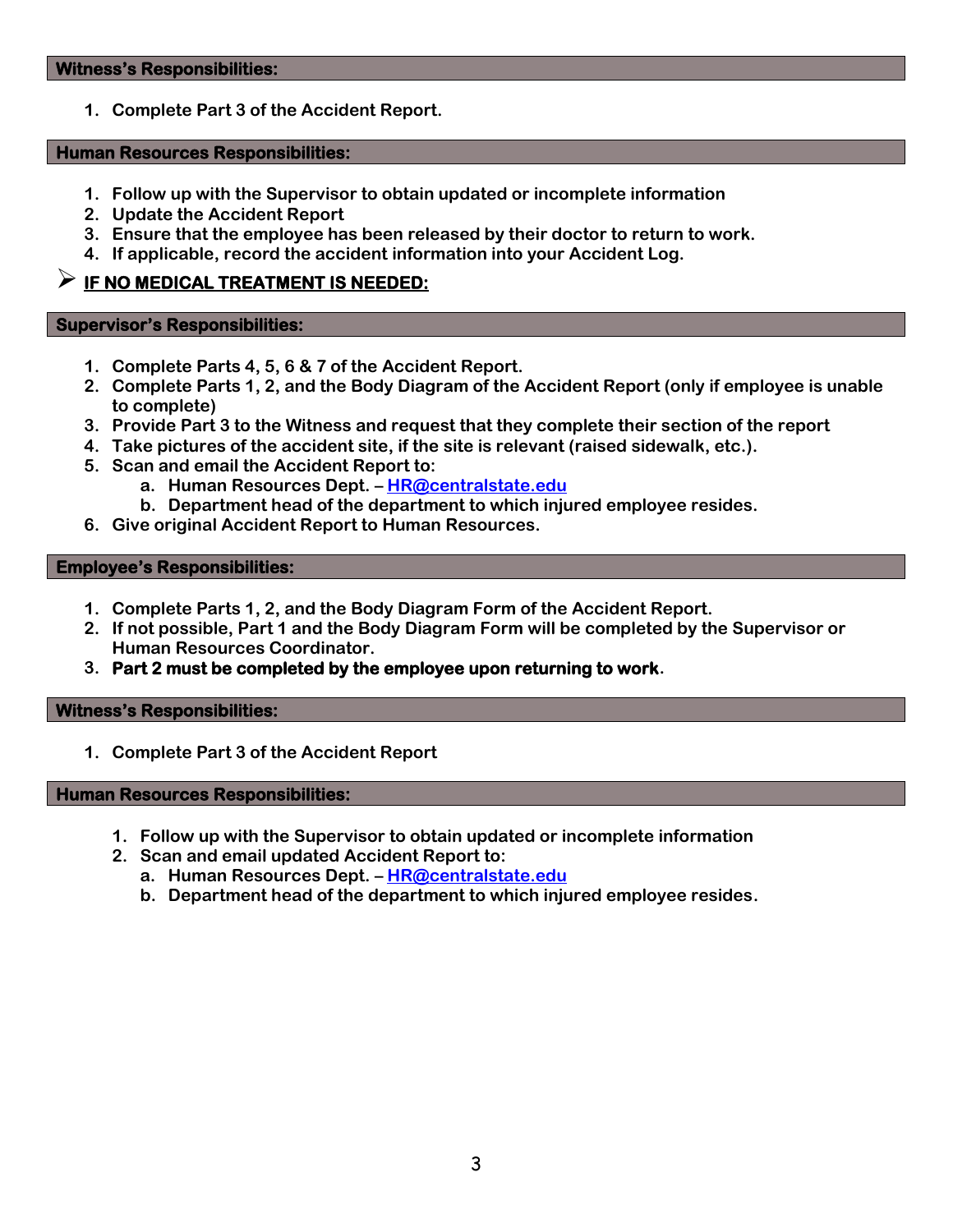## **Central State University**

### **To: Scan and Email to:**

- **c. Human Resources Dept. – [HR@centralstate.edu](mailto:HR@centralstate.edu)**
- **d. Department head of the department to which injured employee works.**

**From: \_\_\_\_\_\_\_\_\_\_\_\_\_\_\_\_\_\_\_\_\_\_\_\_\_\_\_\_\_\_\_\_\_\_ Date: \_\_\_\_\_\_\_\_\_\_\_\_\_\_\_\_** 

**Central State University Office of Human Resources 1400 Brush Row Road P.O. Box 1004 Wilberforce, OH 45384 Phone: (937) 376-6540 Fax: (937) 376-6245** 

## **ACCIDENT REPORT**

**To be completed by employee:**

**PART 1 IDENTIFICATION INFORMATION**

| City                                     | <b>State</b> | Zip               |             |
|------------------------------------------|--------------|-------------------|-------------|
|                                          |              |                   |             |
| Date of Hire Sex Bate of Birth           |              |                   | Age _______ |
| Date of Accident _______________________ |              | Time <b>AM/PM</b> |             |
|                                          |              |                   |             |
| Department __________________________    |              |                   |             |
| <b>Accident</b>                          |              |                   |             |

**Was employee performing their regular job at the time of accident / illness?**

**No**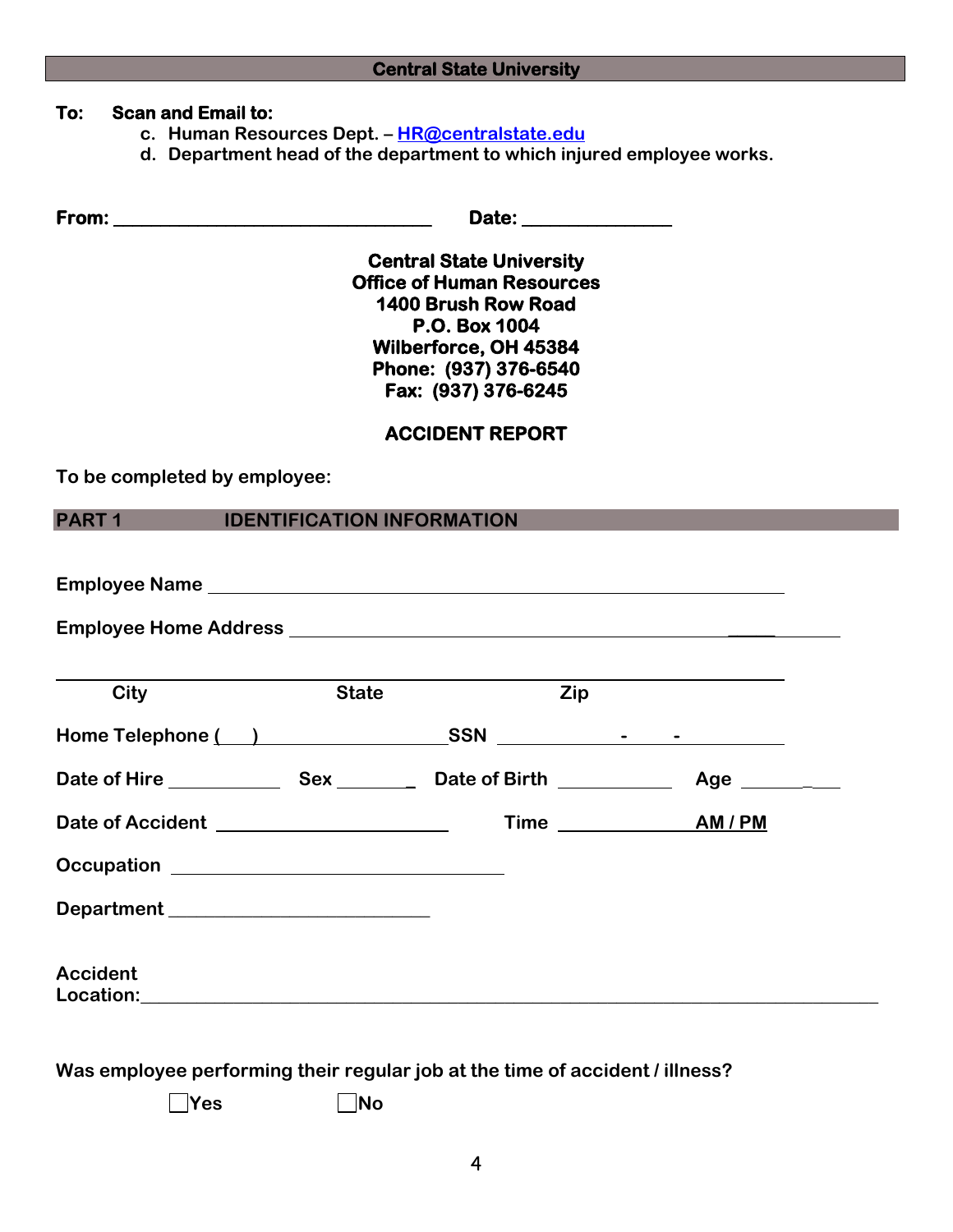| Was employee on paid break or unpaid break at time of incident? |  |
|-----------------------------------------------------------------|--|
| <b>Paid Break</b><br>N/A                                        |  |
| Unpaid Break                                                    |  |
|                                                                 |  |
| <b>PART 2</b><br><b>EMPLOYEE STATEMENT CONCERNING ACCIDENT</b>  |  |
| 1. What were you doing when the accident occurred?              |  |
|                                                                 |  |
|                                                                 |  |
| 2. Was anyone around to witness the accident?                   |  |
|                                                                 |  |
|                                                                 |  |
| 3. How did the accident occur?                                  |  |
|                                                                 |  |
|                                                                 |  |
| 4. Where were you injured?                                      |  |
|                                                                 |  |
|                                                                 |  |

**This is my description of the accident. A person who knowingly and with intent to defraud an insurer files a statement of claim containing any false, incomplete, or misleading information commits a felony.**

**\_\_\_\_\_\_\_\_\_\_\_**

**As provided by Section 4123.651 (c) of the Ohio Revised Code, I hereby permit the release of medical information, records and reports, relative to the issues necessary for the administration of my Workers' Compensation claim to the Industrial Commission of Ohio, the Ohio Bureau of Workers' Compensation, the employer in this claim, the employer's managed care organization and any authorized representative, as such medical information, records and reports may possibly pertain to a condition either allowed or alleged in my claim, or to consider payment or to determine the eligibility of payment of compensation and medical benefits under my Workers' Compensation claim. A copy shall be as good as the original.** 

| By<br>(Signature)   | <b>Position</b> | Date            |
|---------------------|-----------------|-----------------|
| <b>Home Address</b> |                 |                 |
| City                | <b>State</b>    | <b>Zip Code</b> |
| Home Telephone (    |                 |                 |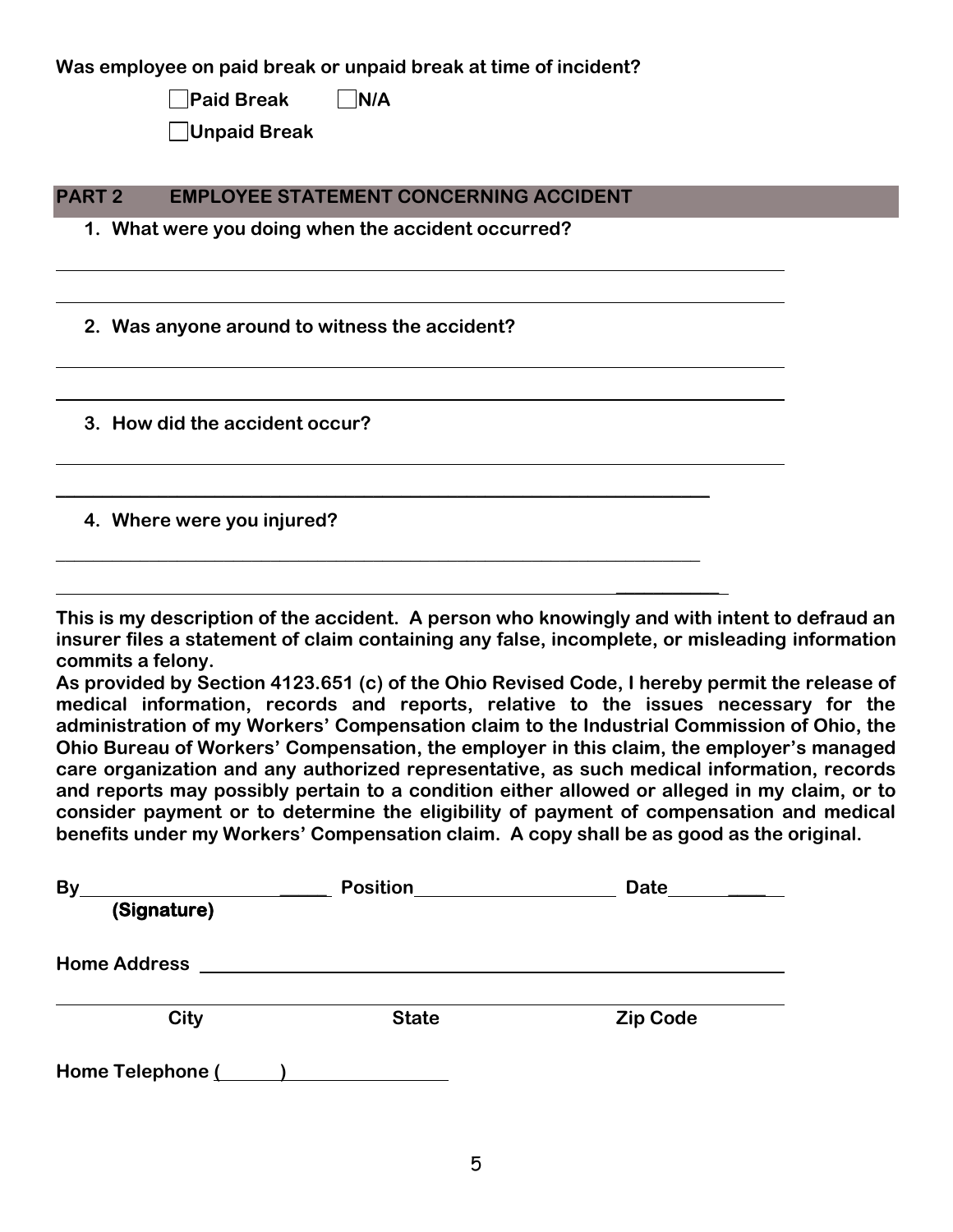| <b>City</b> | <b>State</b>                                    | <b>Zip Code</b> |  |
|-------------|-------------------------------------------------|-----------------|--|
|             | Home Telephone ( )                              |                 |  |
|             |                                                 |                 |  |
|             | <b>PART 4 SUPERVISOR STATEMENTS TO ACCIDENT</b> |                 |  |
|             |                                                 |                 |  |
|             |                                                 |                 |  |
|             |                                                 |                 |  |
|             |                                                 |                 |  |
|             |                                                 |                 |  |
|             |                                                 |                 |  |
|             |                                                 |                 |  |
|             |                                                 |                 |  |
|             |                                                 |                 |  |
|             |                                                 |                 |  |
|             |                                                 |                 |  |
|             |                                                 |                 |  |
|             |                                                 |                 |  |
|             |                                                 |                 |  |
|             |                                                 |                 |  |
| <b>City</b> | <b>State</b>                                    | <b>Zip Code</b> |  |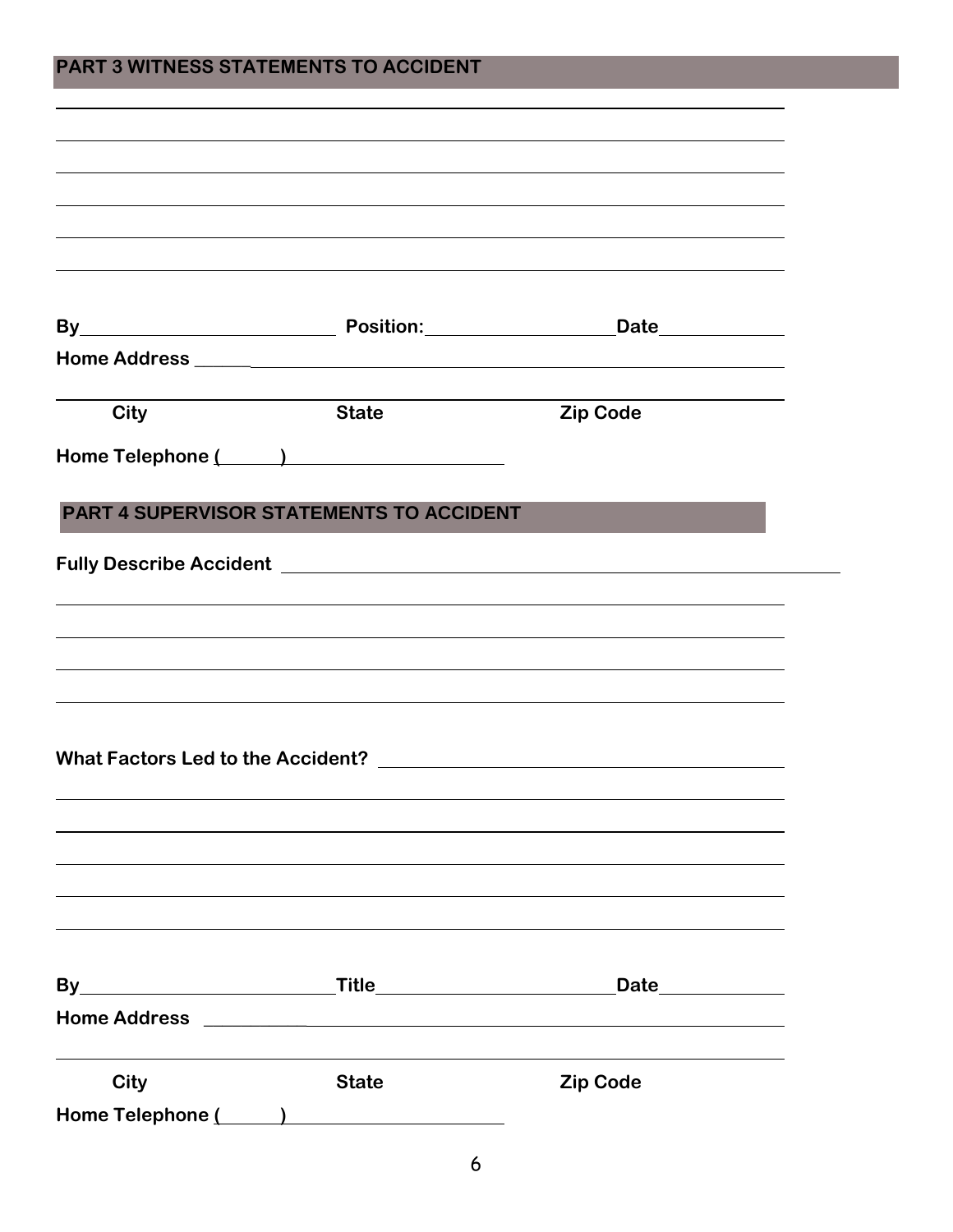# **PART 5 ATTACH ADDITIONAL COMMENTS, REPORTS AND TIME/DATED PHOTOS HERE**

| PART <sub>6</sub> | <b>SUPPLEMENTARY INFORMATION</b>                         |                                                                                                                                                                                                                                |
|-------------------|----------------------------------------------------------|--------------------------------------------------------------------------------------------------------------------------------------------------------------------------------------------------------------------------------|
|                   | Did the injured employee seek outside medical treatment? |                                                                                                                                                                                                                                |
|                   | <b>Yes</b><br><b>No</b>                                  |                                                                                                                                                                                                                                |
|                   |                                                          |                                                                                                                                                                                                                                |
|                   |                                                          | If the employee sought medical treatment, please provide the following information:<br>Name and Address of Physician or Treatment Facility: ___________________________                                                        |
| <b>City</b>       | <b>State</b>                                             | <b>Zip Code</b>                                                                                                                                                                                                                |
|                   |                                                          | If Hospitalized, Name and Address of Hospital [1982] [1983] [1983] [1983] [1983] [1983] [1983] [1983] [1983] [1983] [1983] [1983] [1983] [1983] [1983] [1983] [1983] [1983] [1983] [1983] [1983] [1983] [1983] [1983] [1983] [ |